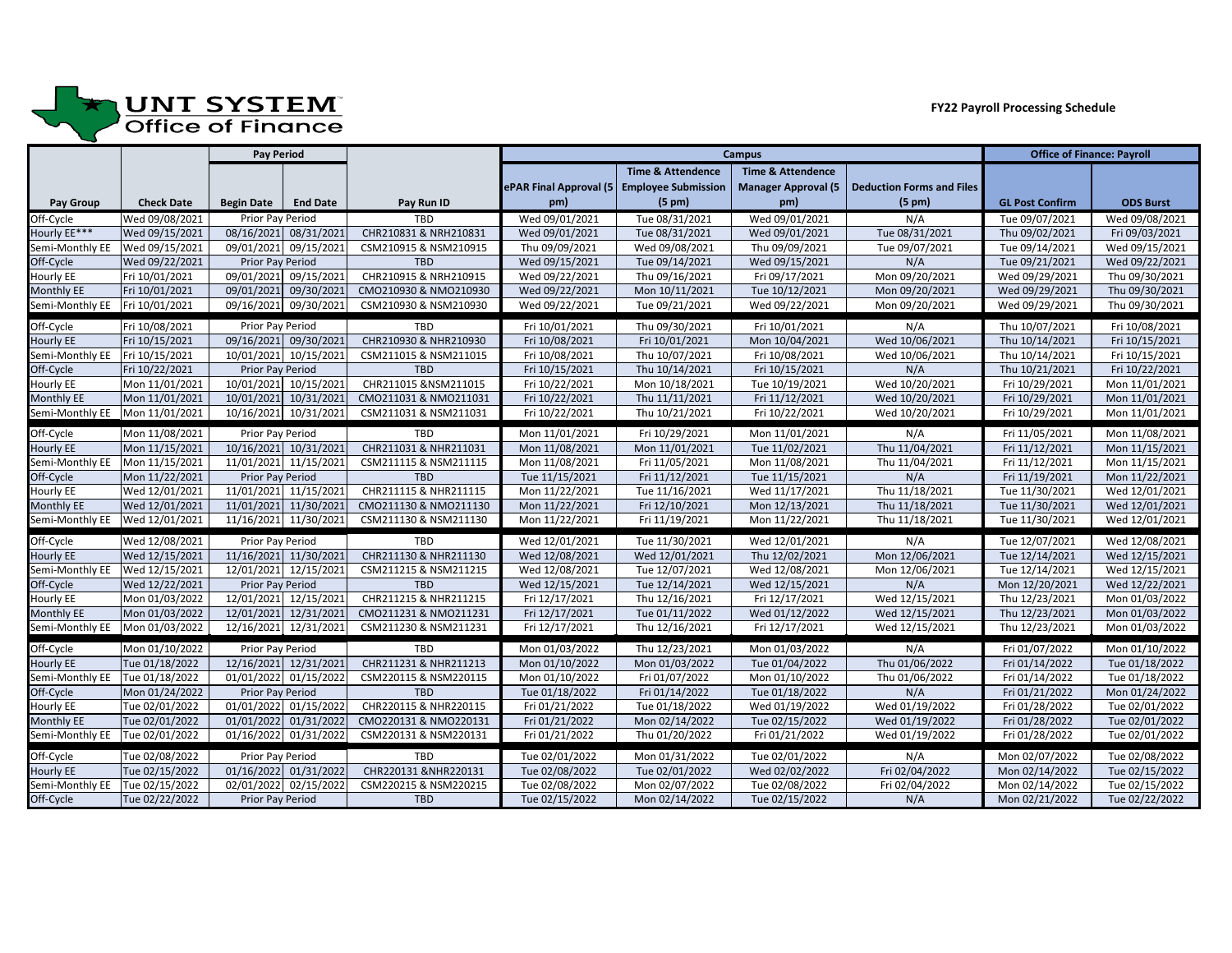

|                   | <b>Pay Period</b> |                   |                       | <b>Campus</b>         |                         |                              |                              | <b>Office of Finance: Payroll</b> |                        |                  |
|-------------------|-------------------|-------------------|-----------------------|-----------------------|-------------------------|------------------------------|------------------------------|-----------------------------------|------------------------|------------------|
|                   |                   |                   |                       |                       |                         | <b>Time &amp; Attendence</b> | <b>Time &amp; Attendence</b> |                                   |                        |                  |
|                   |                   |                   |                       |                       | ePAR Final Approval (5) | <b>Employee Submission</b>   | <b>Manager Approval (5</b>   | <b>Deduction Forms and Files</b>  |                        |                  |
| <b>Pay Group</b>  | <b>Check Date</b> | <b>Begin Date</b> | <b>End Date</b>       | Pay Run ID            | pm)                     | $(5 \text{ pm})$             | pm)                          | $(5 \text{ pm})$                  | <b>GL Post Confirm</b> | <b>ODS Burst</b> |
| <b>Hourly EE</b>  | Tue 03/01/2022    | 02/01/2022        | 02/15/2022            | CHR220215 & NHR220215 | Mon 02/21/2022          | Wed 02/16/2022               | Thu 02/17/2022               | Thu 02/24/2022                    | Mon 02/28/2022         | Tue 03/01/2022   |
| <b>Monthly EE</b> | Tue 03/01/2022    |                   | 02/01/2022 02/28/2022 | CMO220228 & NMO220228 | Mon 02/21/2022          | Fri 03/11/2022               | Mon 03/14/2022               | Thu 02/24/2022                    | Mon 02/28/2022         | Tue 03/01/2022   |
| Semi-Monthly EE   | Tue 03/01/2022    |                   | 02/16/2022 02/28/2022 | CSM220228 & NSM220228 | Mon 02/21/2022          | Fri 02/18/2022               | Mon 02/21/2022               | Thu 02/24/2022                    | Mon 02/28/2022         | Tue 03/01/2022   |
| Off-Cycle         | Tue 03/08/2022    | Prior Pay Period  |                       | <b>TBD</b>            | Tue 03/01/2022          | Mon 02/28/2022               | Tue 03/01/2022               | N/A                               | Mon 03/07/2022         | Tue 03/08/2022   |
| <b>Hourly EE</b>  | Tue 03/15/2022    |                   | 02/16/2022 02/28/2022 | CHR220228 & NHR220228 | Tue 03/08/2022          | Tue 03/01/2022               | Wed 03/02/2022               | Fri 03/04/2022                    | Mon 03/14/2022         | Tue 03/15/2022   |
| Semi-Monthly EE   | Tue 03/15/2022    |                   | 03/01/2022 03/15/2022 | CSM220315 & NSM220315 | Tue 03/08/2022          | Mon 03/07/2022               | Tue 03/08/2022               | Fri 03/04/2022                    | Mon 03/14/2022         | Tue 03/15/2022   |
| Off-Cycle         | Tue 03/22/2022    | Prior Pay Period  |                       | <b>TBD</b>            | Tue 03/15/2022          | Mon 03/14/2022               | Tue 03/15/2022               | N/A                               | Mon 03/21/2022         | Tue 03/22/2022   |
| <b>Hourly EE</b>  | Fri 04/01/2022    |                   | 03/01/2022 03/15/2022 | CHR220315 & NHR220315 | Wed 03/23/2022          | Wed 03/16/2022               | Thu 03/17/2022               | Mon 03/21/2022                    | Wed 03/30/2021         | Fri 04/01/2022   |
| <b>Monthly EE</b> | Fri 04/01/2022    |                   | 03/01/2022 03/31/2022 | CMO220331 & NMO220331 | Wed 03/23/2022          | Mon 04/11/2022               | Tue 04/12/2022               | Mon 03/21/2022                    | Wed 03/30/2021         | Fri 04/01/2022   |
| Semi-Monthly EE   | Fri 04/01/2022    |                   | 03/16/2022 03/31/2022 | CSM220331 & NSM220331 | Wed 03/23/2022          | Tue 03/22/2022               | Wed 03/23/2022               | Mon 03/21/2022                    | Wed 03/30/2021         | Fri 04/01/2022   |
| Off-Cycle         | Fri 04/08/2022    | Prior Pay Period  |                       | <b>TBD</b>            | Fri 04/01/2022          | Thu 03/31/2022               | Fri 04/01/2022               | N/A                               | Thu 04/07/2022         | Fri 04/08/2022   |
| <b>Hourly EE</b>  | Fri 04/15/2022    |                   | 03/16/2022 03/31/2022 | CHR220331 & NHR220331 | Fri 04/08/2022          | Fri 04/01/2022               | Mon 04/04/2022               | Wed 04/06/2022                    | Thu 04/14/2022         | Fri 04/15/2022   |
| Semi-Monthly EE   | Fri 04/15/2022    |                   | 04/01/2022 04/15/2022 | CSM220415 & NSM220415 | Fri 04/08/2022          | Thu 04/07/2022               | Fri 04/08/2022               | Wed 04/06/2022                    | Thu 04/14/2022         | Fri 04/15/2022   |
| Off-Cycle         | Fri 04/22/2022    | Prior Pay Period  |                       | <b>TBD</b>            | Fri 04/15/2022          | Thu 04/14/2022               | Fri 04/15/2022               | N/A                               | Thu 04/21/2022         | Fri 04/22/2022   |
| <b>Hourly EE</b>  | Mon 05/02/2022    |                   | 04/01/2022 04/15/2022 | CHR220415 & NHR220415 | Fri 04/22/2022          | Mon 04/18/2022               | Tue 04/19/2022               | Wed 04/20/2022                    | Fri 04/29/2022         | Mon 05/02/2022   |
| <b>Monthly EE</b> | Mon 05/02/2022    |                   | 04/01/2022 04/30/2022 | CMO220430 & NMO220430 | Fri 04/22/2022          | Wed 05/11/2022               | Thu 05/12/2022               | Wed 04/20/2022                    | Fri 04/29/2022         | Mon 05/02/2022   |
| Semi-Monthly EE   | Mon 05/02/2022    |                   | 04/16/2022 04/30/2022 | CSM220430 & NSM220430 | Fri 04/22/2022          | Thu 04/21/2022               | Fri 04/22/2022               | Wed 04/20/2022                    | Fri 04/29/2022         | Mon 05/02/2022   |
| Off- Cycle        | Mon 05/09/2022    | Prior Pay Period  |                       | <b>TBD</b>            | Mon 05/02/2022          | Fri 04/29/2022               | Mon 05/02/2022               | N/A                               | Fri 05/06/2022         | Mon 05/09/2022   |
| <b>Hourly EE</b>  | Mon 05/16/2022    |                   | 04/16/2022 04/30/2022 | CHR220430 & NHR220430 | Mon 05/09/2022          | Mon 05/02/2022               | Tue 05/03/2022               | Thu 05/05/2022                    | Fri 05/13/2022         | Mon 05/16/2022   |
| Semi-Monthly EE   | Mon 05/16/2022    |                   | 05/01/2022 05/15/2022 | CSM220515 & NSM220515 | Mon 05/09/2022          | Fri 05/06/2022               | Mon 05/09/2022               | Thu 05/05/2022                    | Fri 05/13/2022         | Mon 05/16/2022   |
| Off- Cycle        | Mon 05/23/2022    | Prior Pay Period  |                       | <b>TBD</b>            | Mon 05/16/2022          | Fri 05/13/2022               | Mon 05/15/2022               | N/A                               | Fri 05/20/2022         | Mon 05/23/2022   |
| <b>Hourly EE</b>  | Wed 06/01/2022    |                   | 05/01/2022 05/15/2022 | CHR220515 & NHR220515 | Mon 05/23/2022          | Mon 05/16/2022               | Tue 05/17/2022               | Thu 05/19/2022                    | Fri 05/27/2022         | Wed 06/01/2022   |
| <b>Monthly EE</b> | Wed 06/01/2022    |                   | 05/01/2022 05/31/2022 | CMO220531 & NMO220531 | Mon 05/23/2022          | Mon 06/13/2022               | Tue 06/14/2022               | Thu 05/19/2022                    | Fri 05/27/2022         | Wed 06/01/2022   |
| Semi-Monthly EE   | Wed 06/01/2022    |                   | 05/16/2022 05/31/2022 | CSM220531 & NSM220531 | Mon 05/23/2022          | Fri 05/20/2022               | Mon 05/23/2022               | Thu 05/19/2022                    | Fri 05/27/2022         | Wed 06/01/2022   |
| Off-Cycle         | Wed 06/08/2022    | Prior Pay Period  |                       | <b>TBD</b>            | Wed 06/01/2022          | Tue 05/31/2022               | Wed 06/01/2022               | N/A                               | Tue 06/07/2022         | Wed 06/08/2022   |
| <b>Hourly EE</b>  | Wed 06/15/2022    |                   | 05/16/2022 05/31/2022 | CHR220531 & NHR220531 | Wed 06/08/2022          | Wed 06/01/2022               | Thu 06/02/2022               | Mon 06/06/2022                    | Tue 06/14/2022         | Wed 06/15/2022   |
| Semi-Monthly EE   | Wed 06/15/2022    |                   | 06/01/2022 06/15/2022 | CSM220615 & NSM220615 | Wed 06/08/2022          | Tue 06/07/2022               | Wed 06/08/2022               | Mon 06/06/2022                    | Tue 06/14/2022         | Wed 06/15/2022   |
| Off-Cycle         | Wed 06/22/2022    | Prior Pay Period  |                       | <b>TBD</b>            | Wed 06/15/2022          | Tue 06/14/2022               | Wed 06/15/2022               | N/A                               | Tue 06/21/2022         | Wed 06/22/2022   |
| <b>Hourly EE</b>  | Fri 07/01/2022    |                   | 06/01/2022 06/15/2022 | CHR220615 & NHR220615 | Wed 06/22/2022          | Thu 06/16/2022               | Fri 06/17/2022               | Mon 06/20/2022                    | Wed 06/29/2022         | Fri 07/01/2022   |
| <b>Monthly EE</b> | Fri 07/01/2022    |                   | 06/01/2022 06/30/2022 | CMO220630 & NMO220630 | Wed 06/22/2022          | Mon 07/11/2022               | Tue 07/12/2022               | Mon 06/20/2022                    | Wed 06/29/2022         | Fri 07/01/2022   |
| Semi-Monthly EE   | Fri 07/01/2022    |                   | 06/16/2022 06/30/2022 | CSM220630 & NSM220630 | Wed 06/22/2022          | Tue 06/21/2022               | Wed 06/22/2022               | Mon 06/20/2022                    | Wed 06/29/2022         | Fri 07/01/2022   |
| Off-Cycle***      | Fri 07/08/2022    | Prior Pay Period  |                       | TBD                   | Fri 07/01/2022          | Thu 06/30/2022               | Fri 07/01/2022               | N/A                               | Thu 07/07/2022         | Fri 07/08/2022   |
| Hourly EE         | Fri 07/15/2022    |                   | 06/16/2022 06/30/2022 | CHR220630 & NHR220630 | Fri 07/08/2022          | Fri 07/01/2022               | Tue 07/05/2022               | Wed 07/06/2022                    | Thu 07/14/2022         | Fri 07/15/2022   |
| Semi-Monthly EE   | Fri 07/15/2022    |                   | 07/01/2022 07/15/2022 | CSM220715 & NSM220715 | Fri 07/08/2022          | Thu 07/07/2022               | Fri 07/08/2022               | Wed 07/06/2022                    | Thu 07/14/2022         | Fri 07/15/2022   |
| Off-Cycle         | Fri 07/22/2022    | Prior Pay Period  |                       | <b>TBD</b>            | Fri 07/15/2022          | Thu 07/14/2022               | Fri 07/15/2022               | N/A                               | Thu 07/21/2022         | Fri 07/22/2022   |
| <b>Hourly EE</b>  | Mon 08/01/2022    |                   | 07/01/2022 07/15/2022 | CHR220715 & NHR220715 | Thu 07/21/2022          | Mon 07/18/2022               | Tue 07/19/2022               | Tue 07/19/2022                    | Thu 07/28/2022         | Mon 08/01/2022   |
| Monthly EE        | Mon 08/01/2022    |                   | 07/01/2022 07/31/2022 | CM0220731 & NM0220731 | Thu 07/21/2022          | Thu 08/11/2022               | Fri 08/12/2022               | Tue 07/19/2022                    | Thu 07/28/2022         | Mon 08/01/2022   |
| Semi-Monthly EE   | Mon 08/01/2022    |                   | 07/16/2022 07/31/2022 | CSM220715 & NSM220715 | Thu 07/21/2022          | Wed 07/20/2022               | Thu 07/21/2022               | Tue 07/19/2022                    | Thu 07/28/2022         | Mon 08/01/2022   |
| Off-Cycle         | Mon 08/08/2022    | Prior Pay Period  |                       | <b>TBD</b>            | Mon 08/01/2022          | Fri 07/29/2022               | Mon 08/01/2022               | N/A                               | Fri 08/05/2022         | Mon 08/08/2022   |
| <b>Hourly EE</b>  | Mon 08/15/2022    |                   | 07/16/2022 07/31/2022 | CHR220731 & NHR220731 | Mon 08/08/2022          | Mon 08/01/2022               | Tue 08/02/2022               | Thu 08/04/2022                    | Fri 08/12/2022         | Mon 08/15/2022   |
| Semi-Monthly EE   | Mon 08/15/2022    |                   | 08/01/2022 08/15/2022 | CSM220815 & NSM220815 | Mon 08/08/2022          | Fri 08/05/2022               | Mon 08/08/2022               | Thu 08/04/2022                    | Fri 08/12/2022         | Mon 08/15/2022   |